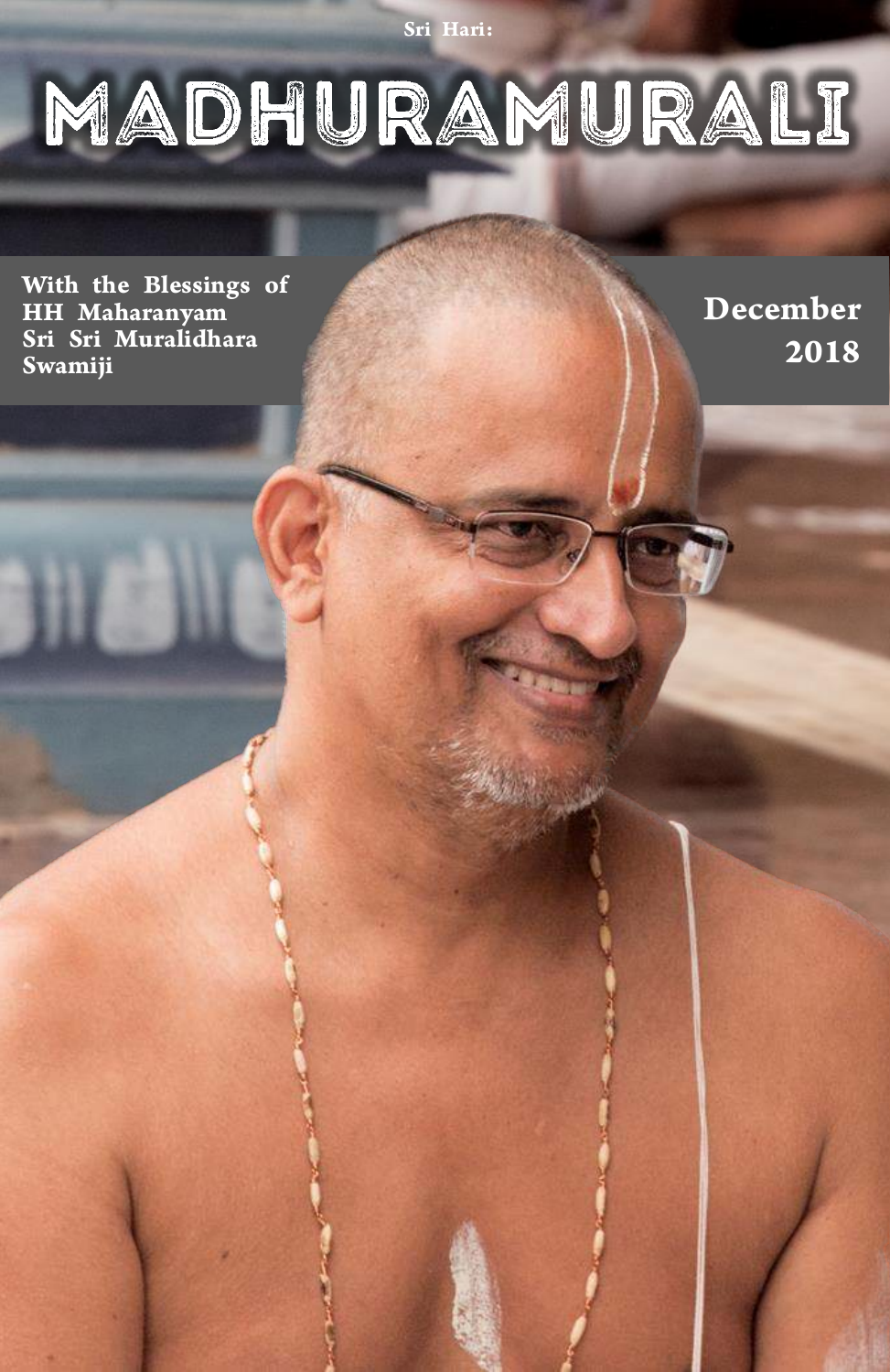### MADHURASMARANAM Dr A Bhagyanathan

Personal Secretary to Sri Sri Swamiji

Sri Swamiji has penned a letter to Namadwaar family members. It reads as follows:

"Life is but chain of events. We have taken countless births before this. And, if we do not attain the Lord in this birth, we shall continue to face further births. Those births may not be a human birth. We have taken several kinds of births viz. a reptile, bird, animal, aqua creature, man or deva. Here in the world many good-hearted people ask me 'what should be done for the welfare of the country and my own?' And then question back 'How can we and the country be happy by gathering people in a place and chanting the Divine Names?'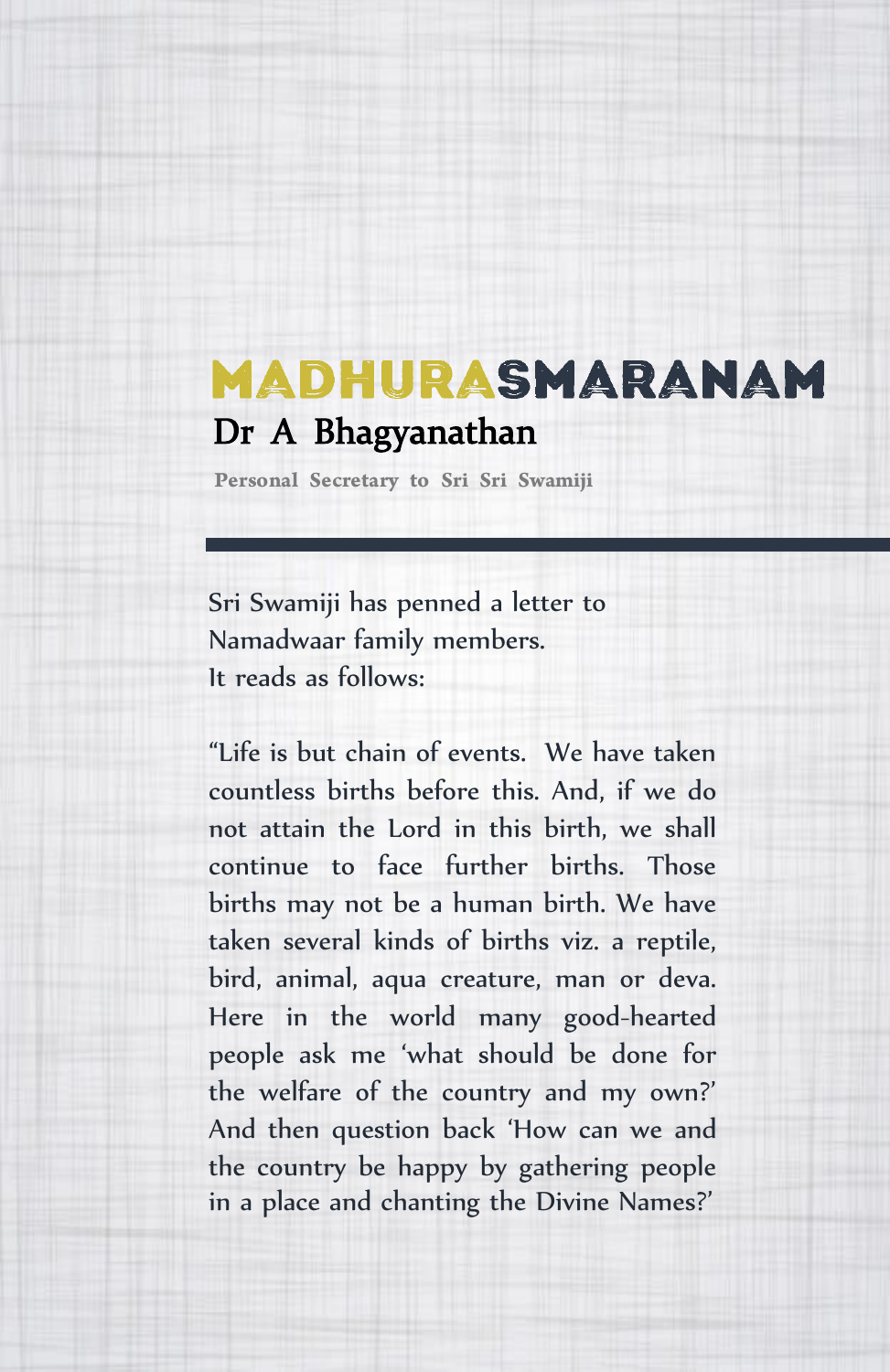A lady had conceived a child. The doctor who checks her health (with relevant modern equipment) may inform her that the child inside the womb was not healthy. Or, say the child within has been inflicted with some disease. If asked 'what has to be done to set it right?' the doctor would advice good, healthy food and prescribe some medicines. For whom are these meant? It is verily intended for the health of the child inside the womb! But who should eat the suggested healthy food and medicines? Verily the mother. One who questions 'how would it reach the child if the mother takes them' would be labelled a fool. In the same way, we and the country and this whole cosmos is contained within the Lord. When we chant the Name of that Lord here on this earth, God's glory and His divine Presence would be exhibited within our heart, our place and in this cosmos. All good will come about in the world. There will be peace in the world and people will live happily. Therefore, without despairing let us all chant the Mahamantra continuously with great enthusiasm and also assist others to chant thus making them happy and enjoying happiness ourselves!

> Affectionately, Muralidhara Swamiji"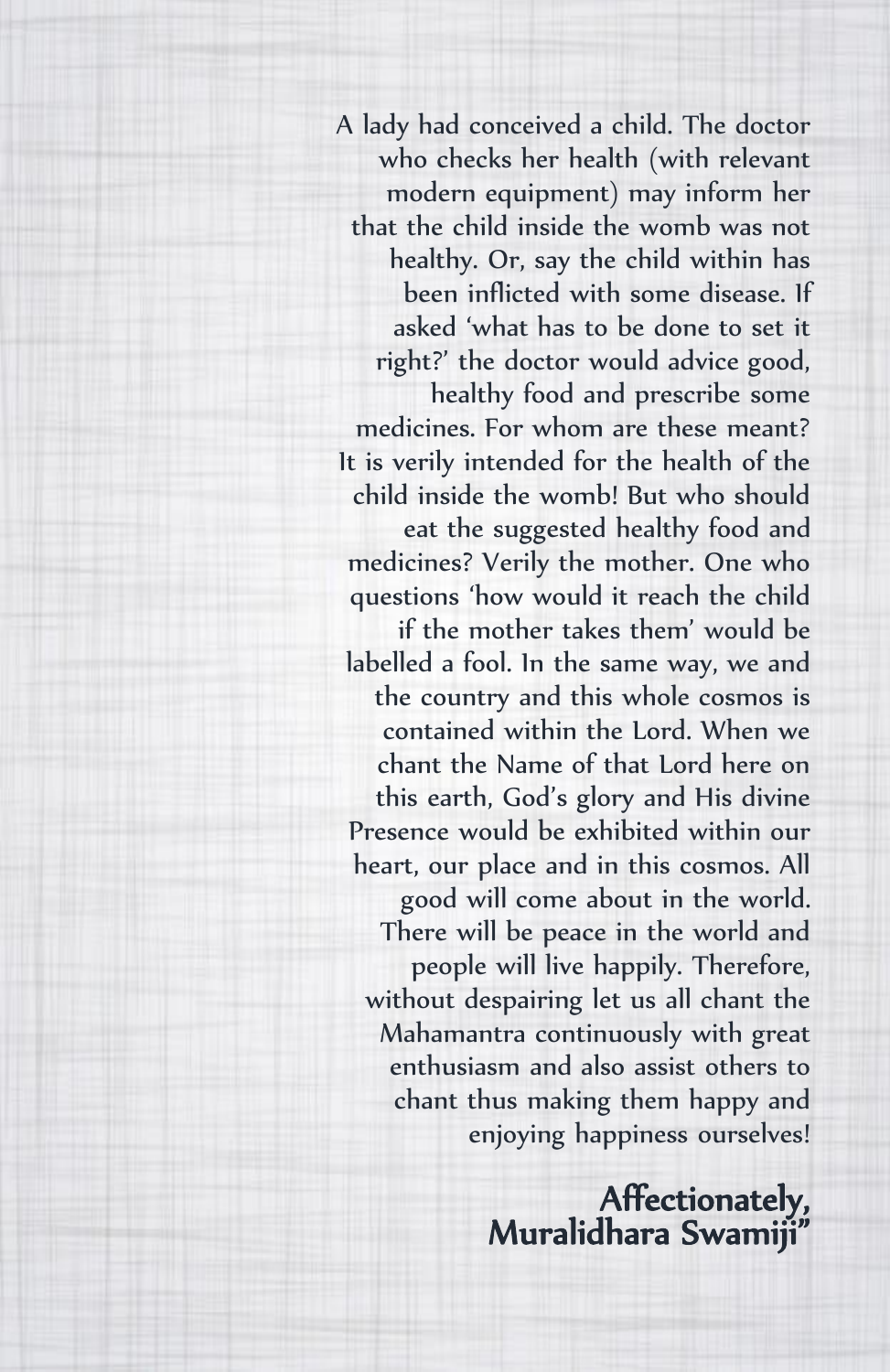# Answers and Beyond

You keep emphasizing and saying again and again the Nama japam alone is enough. Why is that?

Yes it is true. If what I am saying is wrong, you yourself tell me what [other practice] can be done? Our ability to do other spiritual practices has reduced because of the nature of the present time and circumstances. Hence no one can refute that Nama chanting is the only practice that we can do in today's world. Like a diamond lying in the trash, even in today's wretched and rotten world, Bhagavan Nama shines as a refuge for all of us. What a relief that saints did not specify any eligibility or any rules or conditions for chanting the Divine Name. It is because of this that we are saved!

Can you please give me advice in one word?

'Be aware' is my advice and recommendation to you. Before doing any act, be aware. Be aware of what situation you are in. Be aware of what you are speaking. Be aware of who you are speaking to. Like this, while listening, seeing, eating, dressing... while doing each and every action we have to be aware. While this is applicable to everyone, it applies more importantly for those who chant the Divine Name. Instead of trying to have someone be with you as a support in everything that you do, try to spend at least a few minutes every day chanting Nama in solitude.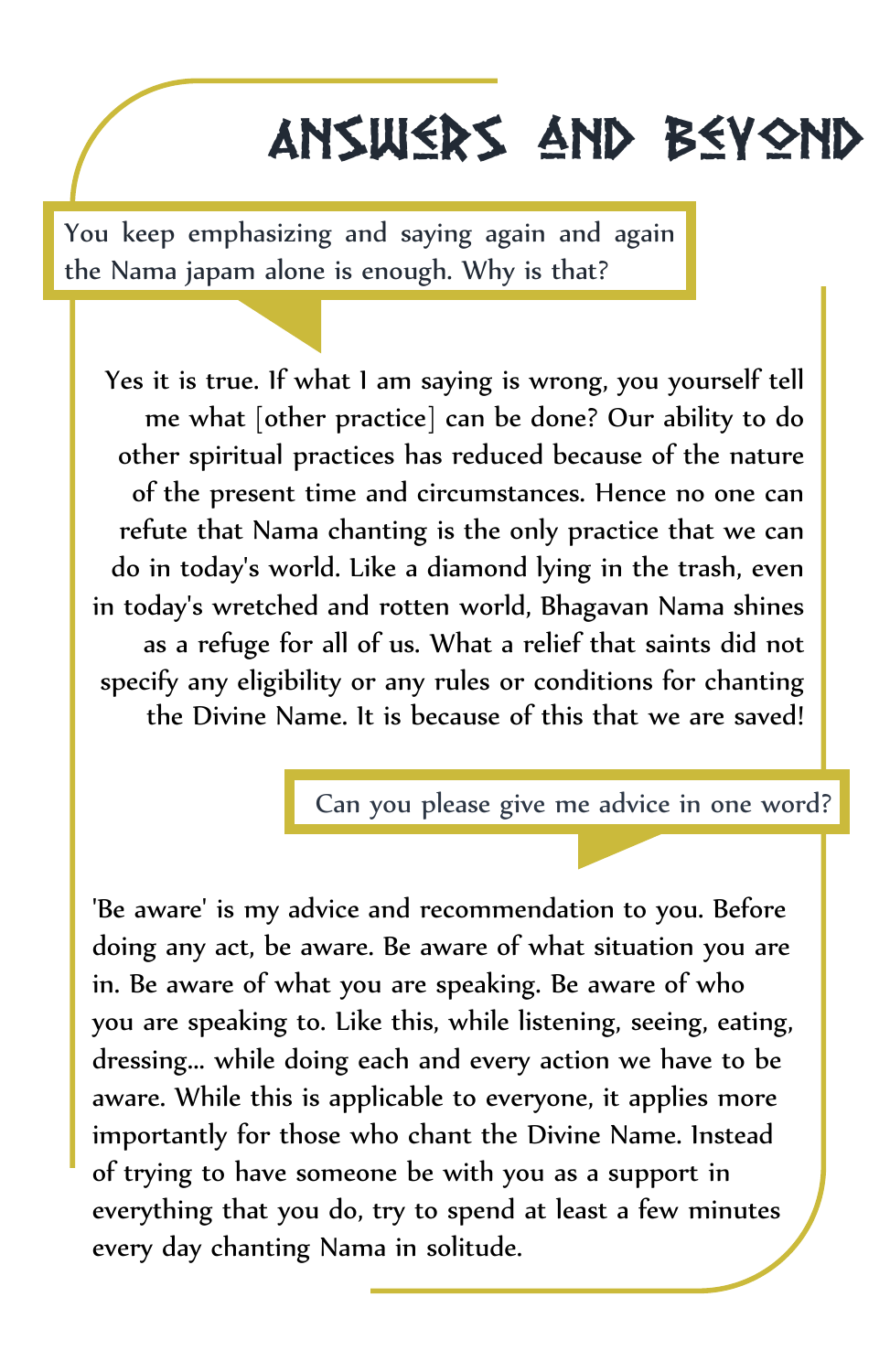## Urge The Mind To Control The Mind Sri Swamiji

(The external world is strange and interesting. It has numerous colors, shapes, fragrances, sounds, tastes, etc. No two people are alike. Each and every second is different. When we fail to comprehend all these minute differences in the world that we perceive with our senses, what to say about the internal world in each one of us? Mind, wisdom. thoughts are the forerunners in this internal world.

Happiness, sorrow, rivalry, mercy, kindness, friendship, enmity, fear are the colors, fragrances, sounds of this internal world. We are offering Sri Swamiji's thoughts that gives us a few pointers to observe and understand the workings of the inner world. Can we deep dive and experience the inner world? Let us open our mind curtain to peer inside……)

### JAPAM AND JAALAM

When we chant a mantra intensely and if the mind is absorbed in it, we feel a subtle feeling spreading through our body creating positive vibes. The body feels charged. Japam - the repetition of a divine mantra by the mind fills our entire body with positive vibrations.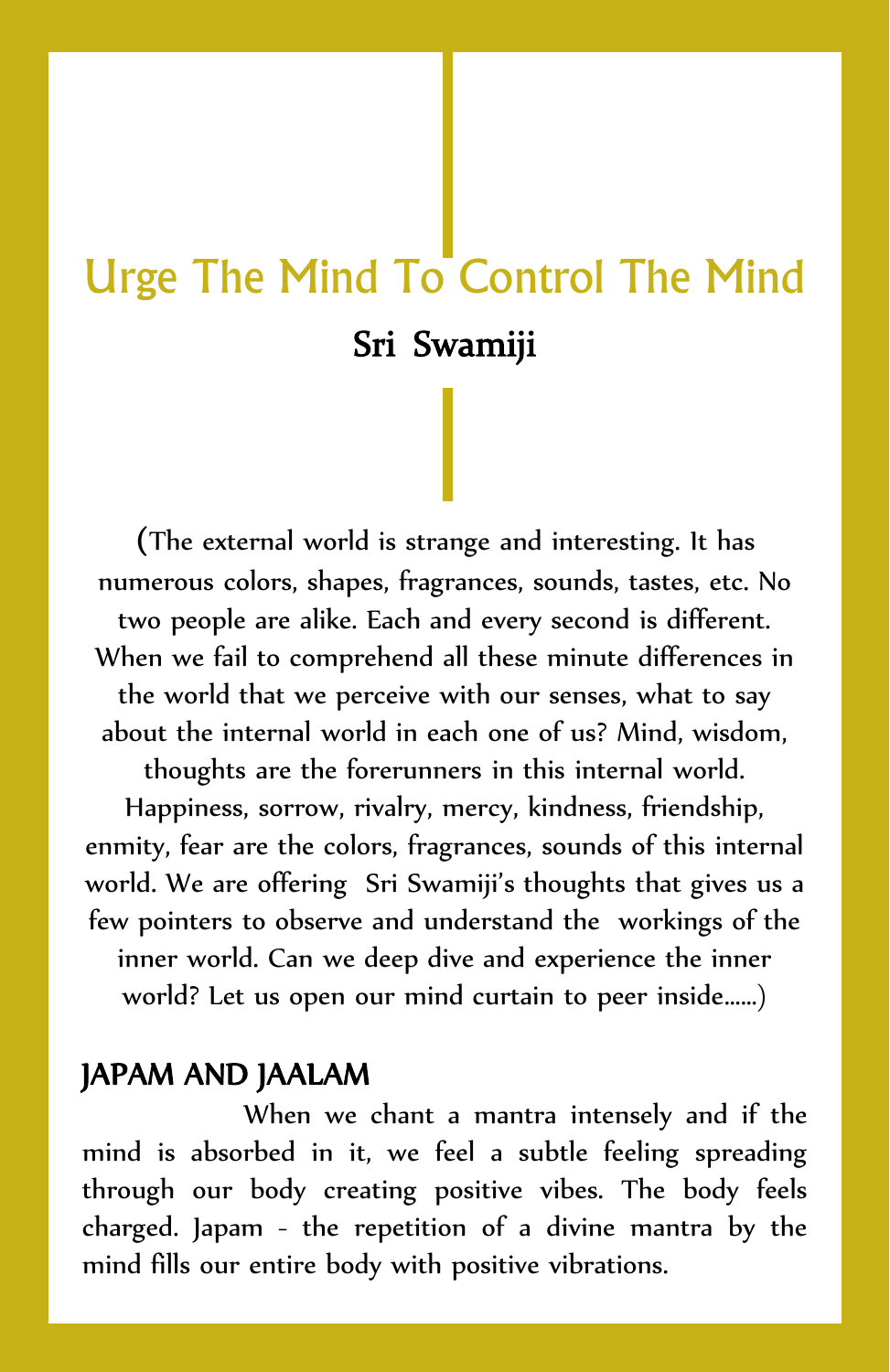The thoughts of rivalry, envy, grudge, fear, anger, irritation, hate, greed, failure, etc in our minds also influences our body. Entangled in a net (jaalam), these negative feelings circulate in our body. Just as chanting (japam) a divine mantra causes positive vibes in our body, having negative thoughts impacts our body negatively causing tiredness and illness.

Drawing an inference, encouraging rivalry, envy, irritation, hate etc in our minds, is like consuming poison ourselves and wishing for the death of someone else.

#### PATIENCE RULES THE MIND

We understand the acts of our mind and ways to control it using our experiences. 'Special kids' with mental disabilities do not have that understanding. They express their minds freely disregarding social norms.

A 'special kid' visits a cultural event with its parents. Many people are gathered for the cultural event. The kid suddenly starts running towards the gathered crowd. The father is embarrassed and yells at the child to come back. The child senses the dad's anger and starts running even more.

The people gathered ignore the child's behaviour assuming that the child is bound to act that way. The kid knocks down a few things and breaks it.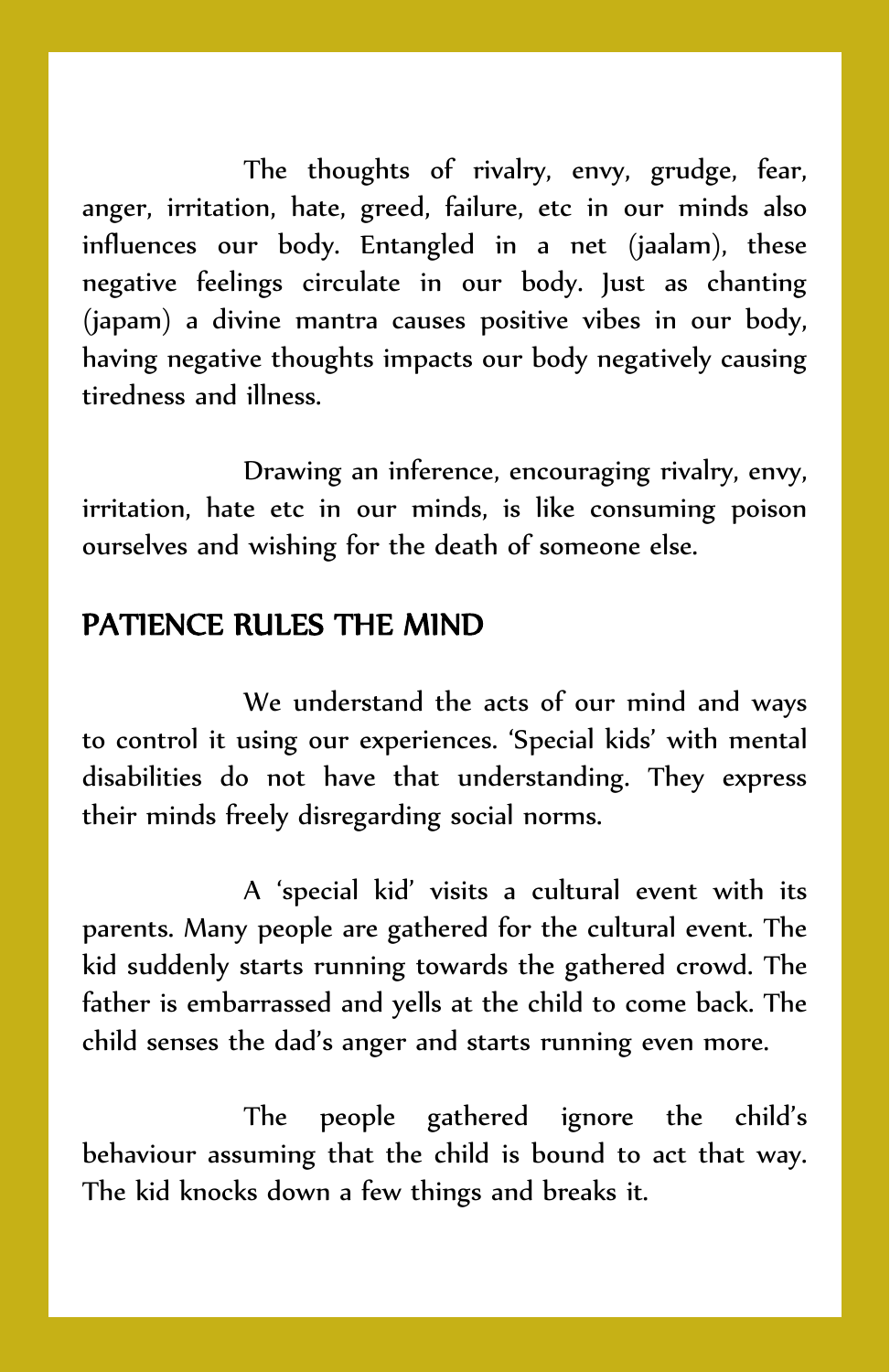What does the mother do? She is neither angry nor mad. She runs behind the child and tries to pacify the child patiently, "Sweetheart, don't run like that. You are a good kid. Don't trouble mom so much." Finally with patience, she is able to bring the child under control.

Similarly, our mind wanders around without control. Like the dad in our example above, if we were to feel bad about it, "Oh! why is this happening to me?" or threaten, "Stop wandering right now!" or feel angry, " How can you do this?" - the mind does not come under control. If we were to ignore the mind like the bystanders, it will not stop wandering. But following the tactic of the mother, if we were to patiently harness it, the mind will slowly come under control.

Lord Krishna tells Uddhava in Srimad Bhagavatam (11:20:20-21), " Mind should not be left alone to wander on its own. It has to be patiently brought under control by wisdom. For example, to tame a wild horse, one should give it some freedom to gain trust and then patiently bring it under control. Similarly, mind has to be tackled patiently to be finally brought under control."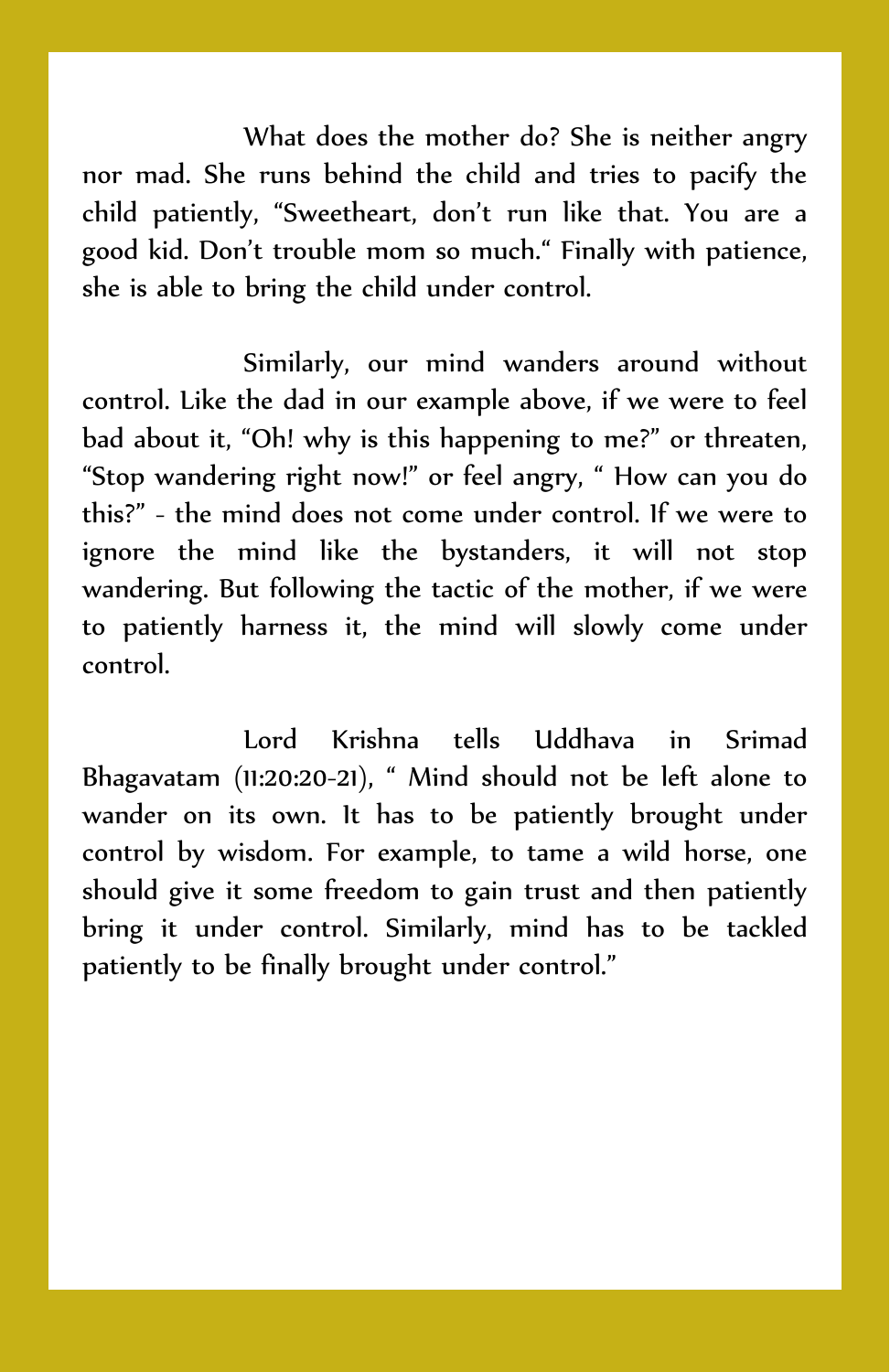### Premika Jagannatha Prasaadha Koodam

#### Sri Venkatesan

Govindapuram, which is on the banks of Cauvery river has the jeeva Samadhi of Bhagawan Naama Bodhendhral and even today, people can feel the saannidhyam there and Sri Bodhendral showers his blessings on bhakthas who visit the adishtanam. With the orders of our Gurunathar, "Chaitanya Kuteeram" has been established in Govindapuram and Mahamantram chanting happens every single day. Sri Sri Anna has done the prathishtai of Balaramar, Premika Jagannathar and Subadhra, Chaitanya Mahaprabhu and Nithyanandhar in Chaitanya Kuteeram on 26/9/2007. Jaganathar prathishta day and Jaganatha ratha yatra are two important utsavams that are celebrated here, every year. Thousands of bhakthas participate in Rathothsavam and in the midst of them, our Sadhgurunathar and Sri Sri Anna will be singing Mahamantra keertanam with such bhava that, it is a sight to watch.

'Badhari" is a kshetram where one has to do tapas. SriRangam is a kshetram for having darshan of various utsavams. Guruvayoor is known for feeding small babies. Pandari is known for Naamasankeertanam. Poori Jagannatha kshetram is anna kshetram. Poori prasadham itself is brahma swaroopam. Elders say that we can even take the Poori Jagannatha prasadham that has fallen out of a cat's mouth and eat it. Even though Chaitanya kuteeram has been existing for 11 years now, there has not been a Prasadha koodam, to make food for bhagawathas who are visiting Chaitanya kuteeram. Knowing this, Sri. Seetharaman, along with their family members have constructed the beautiful "Premika Jaganatha Prasadha Koodam", in memory of his mother 'Naamagiri Sankaranarayanan', whose birth place was Govindapuram. Sri. Seetharaman is a generous and dharmic person, who has been doing lot of kainkaryams without boasting about himself in any way. This Sri Premika Jaganatha Prasadha Koodam was offered by Sri Sri Anna on 29/09/2018 for Premika Jaganathar's kainkaryam.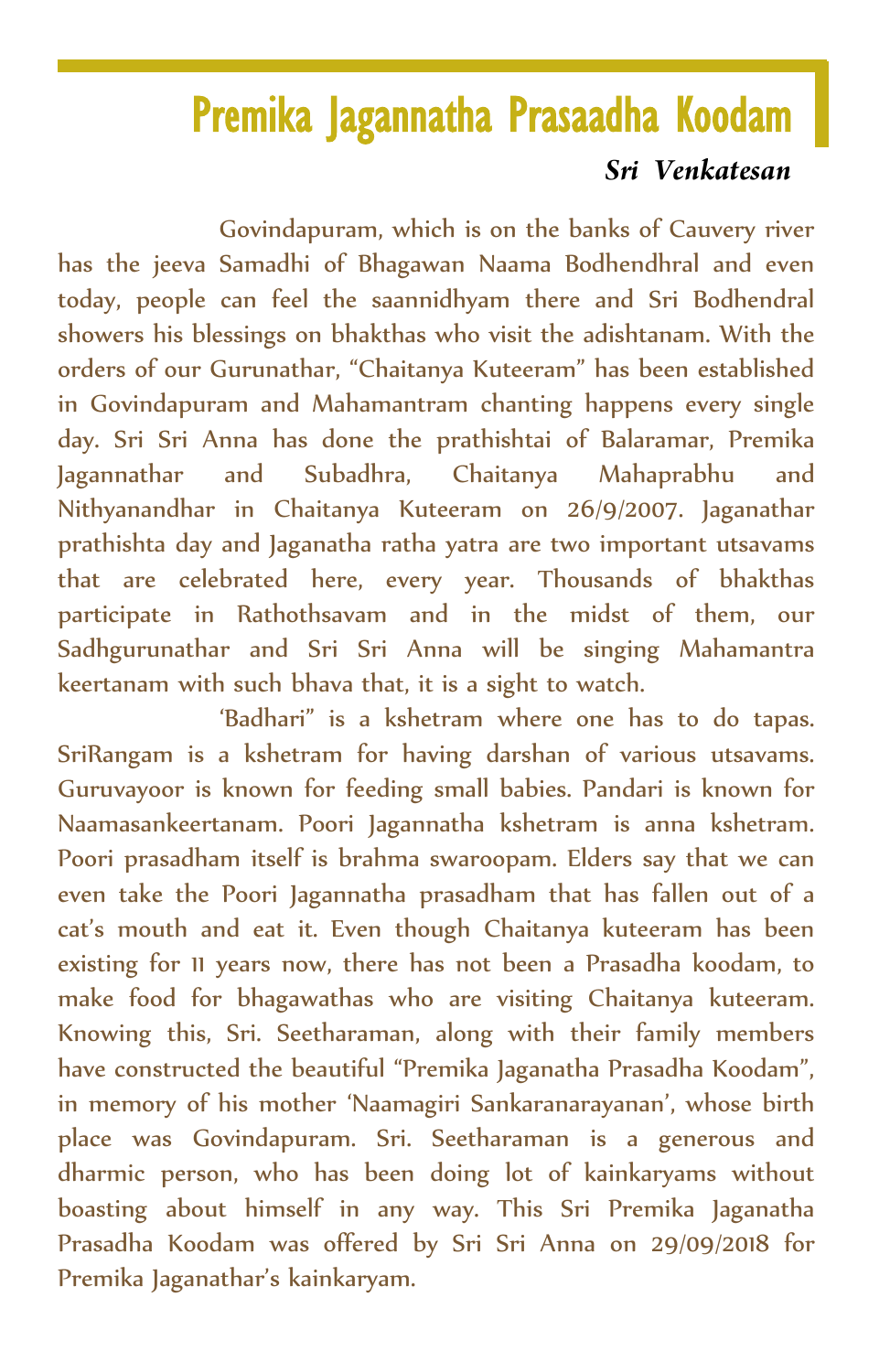### Punniya nadhigaLil nIrAdiduvAi ShrI HarI kshEtrangaLukku sendriduVai

By taking a dip in the holy rivers, one gets an opportunity to visit the holy shrines of Sri Hari. It is only said 'ShrI Hari kshEtrangaLukku sendriduvAi'. Since the place itself is filled with the divinity of Sri Hari (divyadesam), one does not even need to have darshan of the Lord in the temple. The divinity of that holy place itself elevates us in our devotional journey.

Stairway to Devotion

- **M**.**K.** Ramanujam

In Srimad Bhagavatam, we notice that there are places which are naturally endowed with the divinity of Sri Hari. In Dhruva charitra, Sage Narada asks Dhruva to do penance in Madhuvanam since it is filled with divinity of Sri Hari.

### तत्तात गच्छे भद्रं ते यूमुनायास्तटं श<u>ुचि</u> <sub>|</sub> पुण्यं मधुवनं यत्र सानिध्यं नित्यदा हरे: <sub>||</sub>

An interesting aspect to be noted here is that just as our Guru maharaj first mentions the holy rivers before talking about the shrines, Sage Narada also advises, "Go to the banks of river Yamuna, where Madhuvan (Vrindavan) is situated and is glowing with the sanctity of Sri Hari everyday." The 10th canto of Shrimad Bhagavatham also mentions that Mathura is filled with the sanctity of Sri Hari. "yatra nityam sannihitO hari:"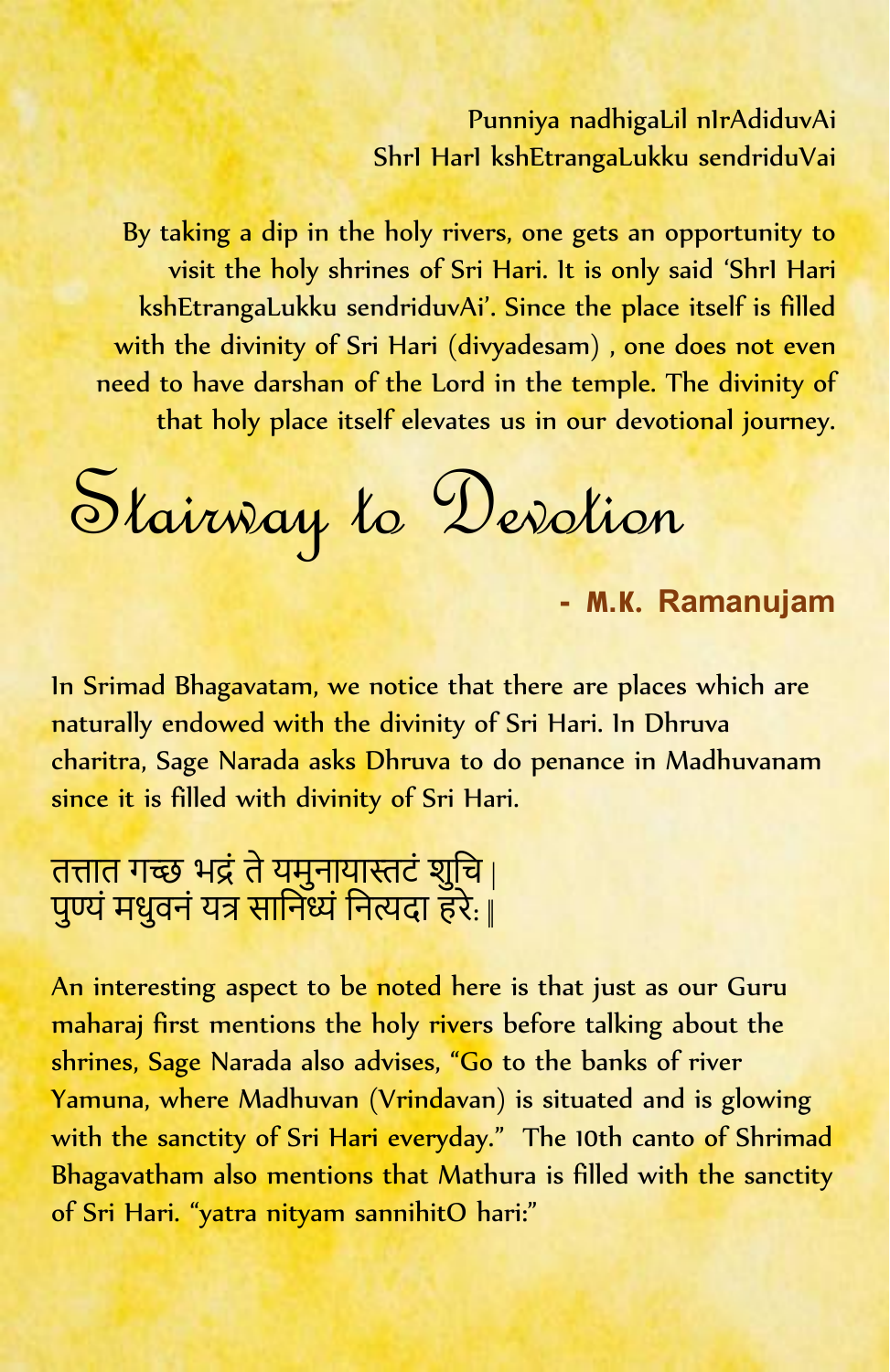There are various categories of holy places of Sri Hari. There are places where the incarnation of the Lord (Vamana, Nrisimha, Rama, Krishna etc) took place, where the Lord stayed and where He blessed the devotees and performed leelas (divine plays). Holy shrines like Ayodhya, Dwaraka, Pandharpur, and Kurukshetram come under this category. In a few places, sages did penance and had darshan of Sri Hari and hence temples for Sri Hari came to be constructed there. This can be seen from the temple history of many vaishnava holy shrines (divyadesams). The places where the sages Agastya, Markandeya, Brigu did penance became holy and are a boon to humankind. In some places, Sri Hari himself manifested in idol form and made the place divine. Tirumala, Vanamamalai, Thirumogur etc are holy places of this kind.

In some places, spiritual preceptors and saints (mahans) install the deities for worship and make the places holy. Udupi, Nathadwara, and our Madhurapuri are a few such holy places. One incurs great fortune by visiting such holy places. For instance, we come across in the history of Bhadrachala, the holy shrine of Sri Rama, that a big sinner who stayed in that shrine escaped from the punishment of hell just by the grace of Sri Hanuman. It goes without saying that If one obtains a great fortune simply by going to a holy place, then what blessing would he not get if he also does kirtan, reads holy books, and thinks of Sri Hari in those shrines! By visiting such holy shrines, one makes rapid strides in the journey of devotion towards God.

Here, it is noteworthy that Sri Swamiji sings, 'Sri Hari kshetra' and not 'Hari kshetra', thus referring also to Goddess Sridevi who resides in the chest of Sri Hari permanently, "Agalugilen iraiyum'. Hence Sri Swamiji sings, 'ShrI Hari kshEtangaLukku sendriduvai.'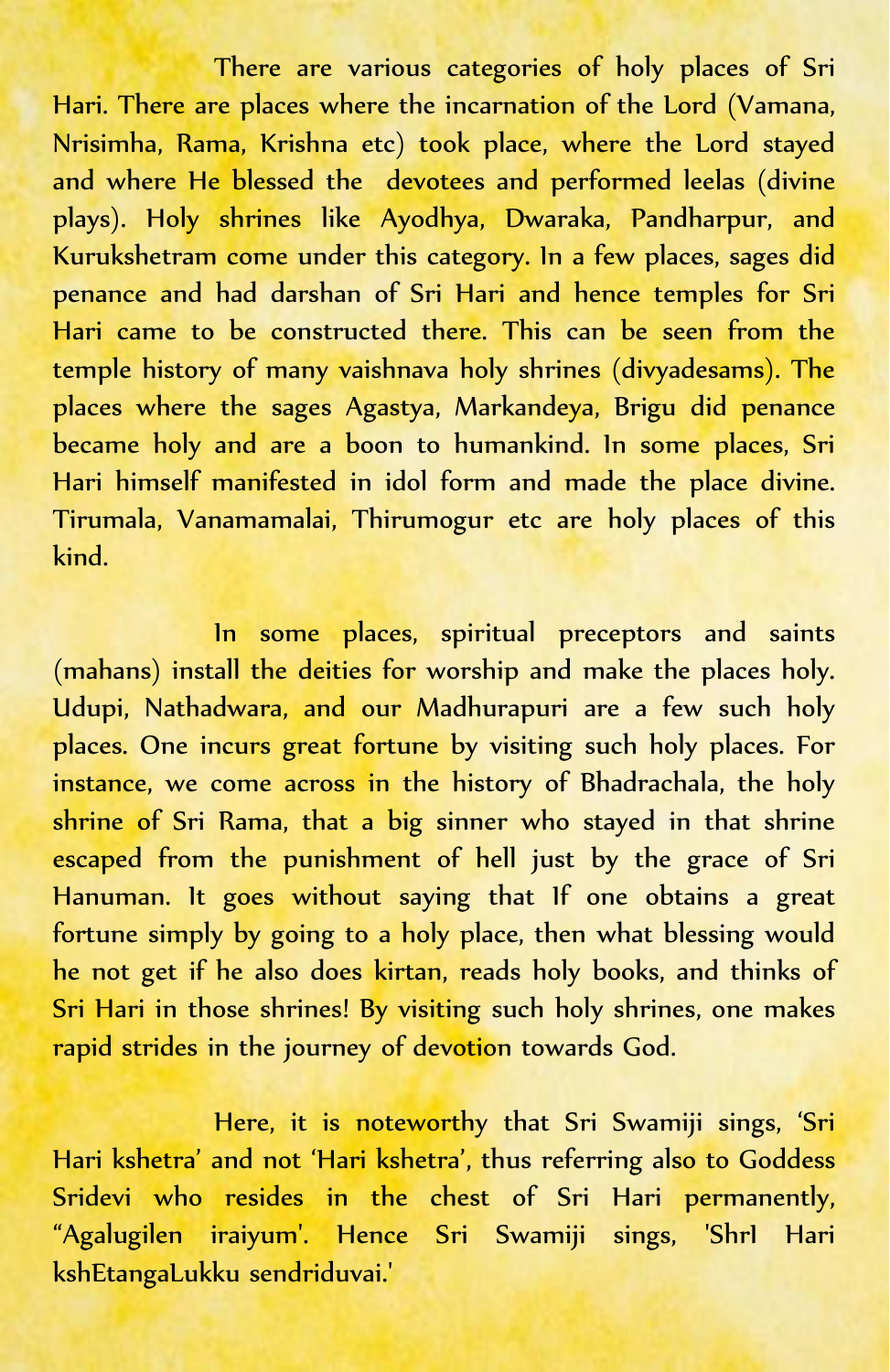Isn't Goddess Sridevi the mother of the universe! Even if we do not know how to prostrate but unknowingly join our two hands together in salutation, the mother immediately with compassion looks at Lord Hari and says, "See! Our child has come to our shrine even though he is in great difficulty! Moreover he has offered his salutation. Please bless him at once." Thus she recommends to the Lord on our behalf.

### प्रणिपात प्रसन्नाय मेथिली जनकात्मजा | अलमेषा पररत्रातुं राक्षस्यो मतो भयात्||

In Ramayana, Thrijada talks about the compassion of Sri Sita. " Mother Sita with a heart which melts in compassion, protects someone who simply folds his hand in salutation, from great danger." Hence Sri Swamiji instructs us, 'ShrI HarI kshetangalukku sendriduvai.' There will be saints and bhagavathas in the holy shrines. Having their darshan itself would be a great blessing.

Sant Namdev sings, 'MukIm sadA nAma, santAnchE darshana.' Having the darshan of saints alone is enough. We will certainly get that opportunity by visiting holy shrines. Real devotion and spiritual longing blossoms only if the dust of the holy feet of saints touches us. Why? Our scriptures even say that we attain unimaginable great spiritual knowledge just by the dust of the holy feet of saints. That opportunity is certainly available in the holy shrines of Shri Hari. So Sri Swamiji sings, "ShrI HarI kshEtrangaLukku sendriduvAi"

(…to be contd)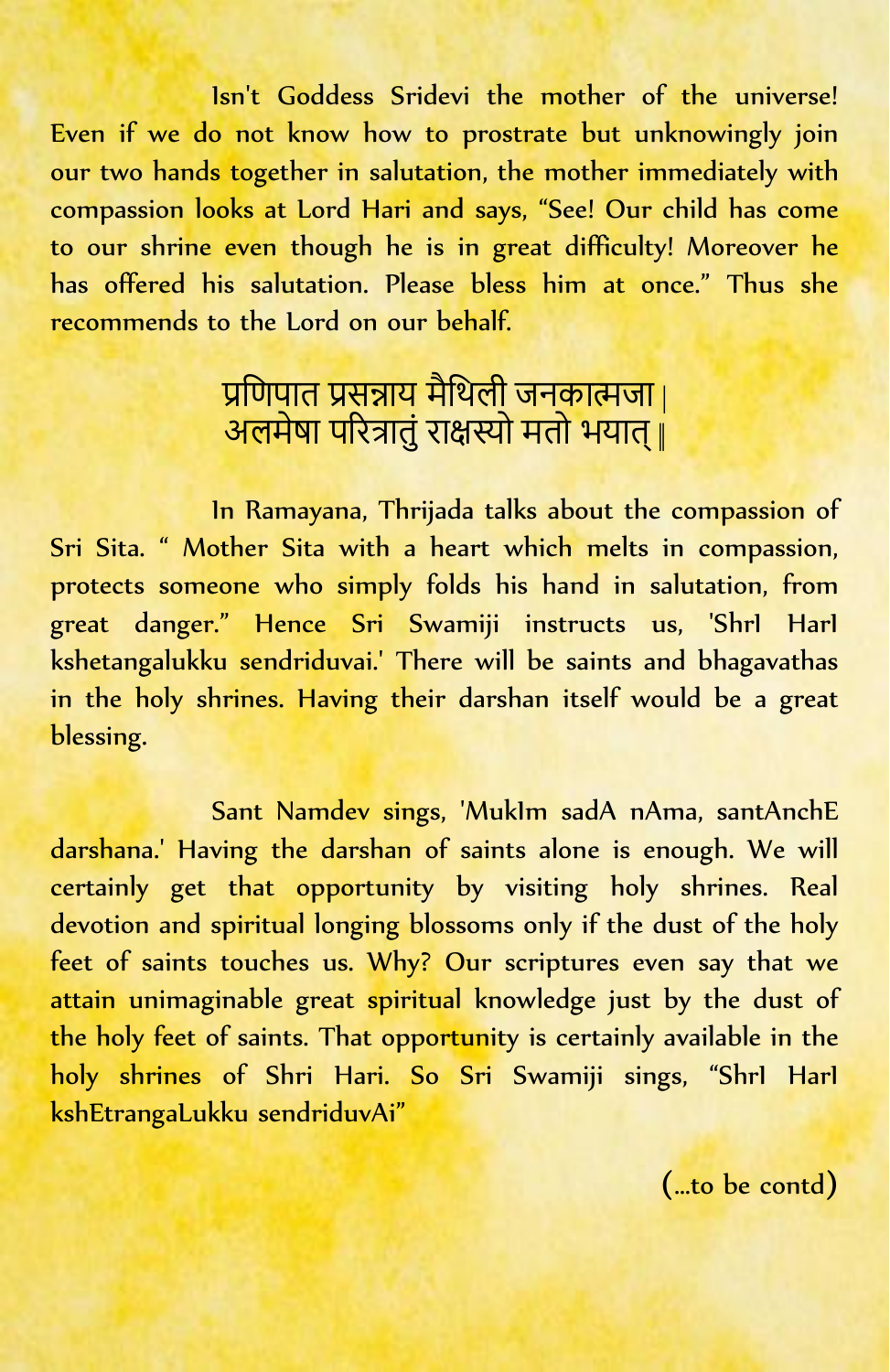Ganesan was a clerk in a Government job. He had a child and a wife, named Meena. His family life was going smoothly and they were leading a simple and happy life. An incident happened at work which made them happier. The Minister of the Government department arranged for a big dinner for all higher officials. He agreed for a clerk also to be invited for the dinner through a lottery process. Ganesan was selected out of 200 clerks. Ganesan received the happy news that the invitees could go to the dinner with their families. He came home excitedly and informed Meena. Meena was initially very happy but the next second, her face became dull.

# A Tale for Children

Ganesan asked her, 'Why are you sad? I thought you would jump up and down hearing this news'. Meena told him, 'I am happy. But how can I come to the dinner like this? I need to wear some good jewellery. I can wear the wedding saree. But we do not have any jewellery. I should wear at least a diamond necklace. If not, what will people at the dinner think of us?'. Ganesan did not know what to say but kept quiet to avoid any quarrels. However, Meena kept asking him what to do. Finally, Ganesan told her, 'you have a few rich friends. Why don't you borrow a necklace from one of them?'.

Ganesan suggested to wear it for one day and to return it the next day. Meena also felt that was a good idea. She went to her friend Visalam's house and asked her if she could borrow any of her jewellery for the dinner. Visalam thought about it and said, 'Come tomorrow. I will tell you'. Next day morning, Meena went to Visalam's house. Visalam had a jewellery box with a shining diamond necklace. She asked Meena if she would wear it carefully and return it properly. Meena replied to Visalam and said, 'Oh for sure Visalam'.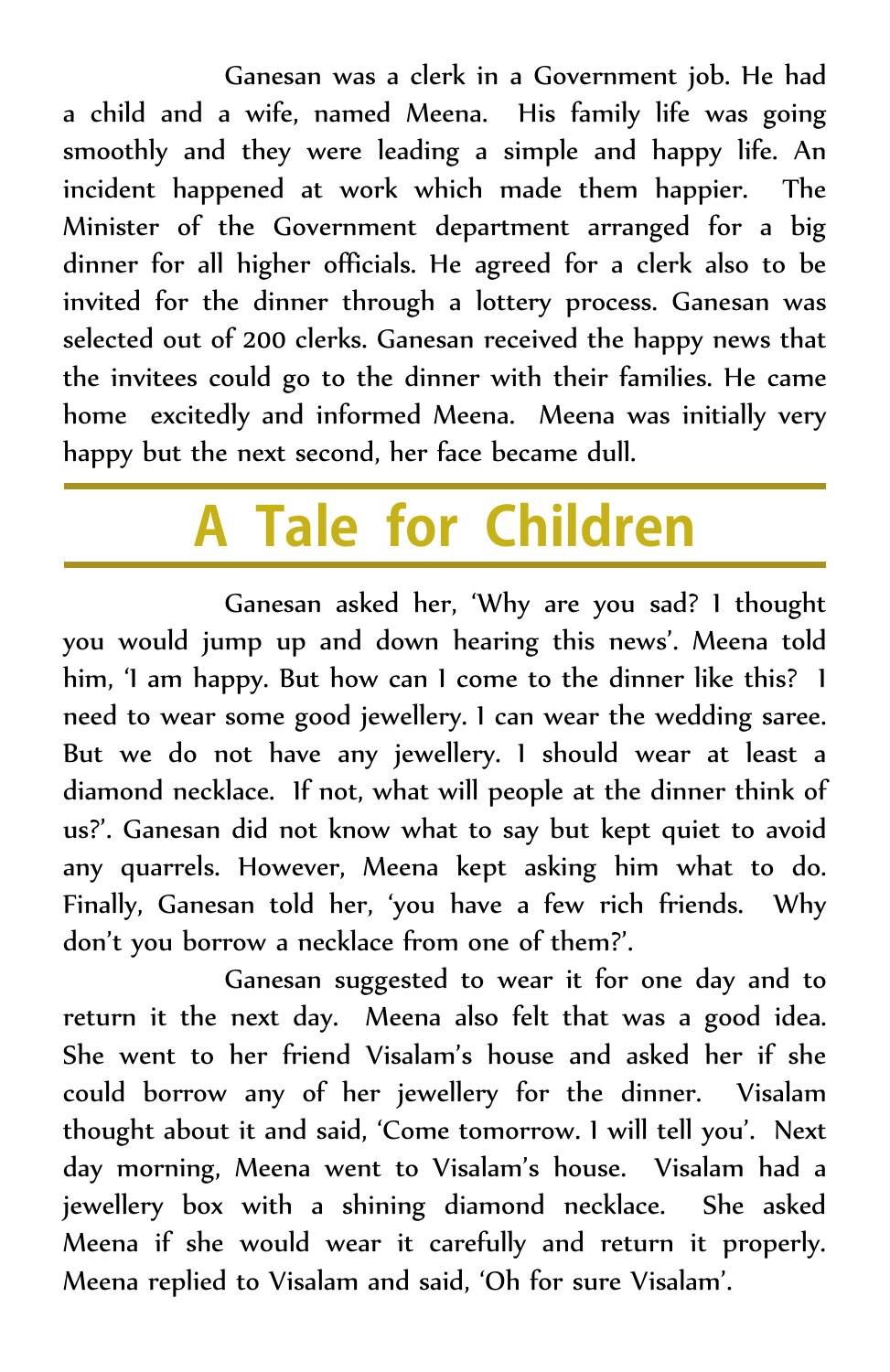Next day, Meena wore the necklace to the dinner and everyone there noticed it. Meena was ecstatic and ran around here and there and spoke to a lot of people. It turned out to be a day that she would never forget. Yes literally….

Meena came home and was talking to Ganesan happily. Ganesan reminded her about returning the diamond necklace and told her that he could return it to Visalam then itself. Meena also agreed and put her hands on her neck to remove the necklace. She nearly froze as the necklace was not in her neck. It may have fallen off somewhere, as the screw was possibly not good. Ganesan, Meena and their child ran around and searched for the necklace every where including the place where they had dinner. Meena started to cry as she did not know how to face Visalam and was deeply worried about her integrity. Ganesan appeased her and told her not to worry and to think what to do next. Meena immediately told him to tell Visalam that they would return the necklace in two days after doing a small repair. When Ganesan told Visalam that they would return in two days, Visalam told him in a sharp tone to return it soon. Ganesan and Meena did not know what to do. The necklace box had the name of a jewellery shop. So, they went there but they were told that though the box had the name of that shop, that particular jewellery they described was not sold by that shop. Ganesan and Meena went around with the photo of Meena wearing the necklace that they took proudly at the dinner to various jewellery places. One popular shop said that the cost of the necklace would be around 4 lakhs rupees.

Ganesan and Meena did not know what to do. They only had a savings of two lakhs rupees. Using the two lakhs and taking a loan of two lakhs, they bought a necklace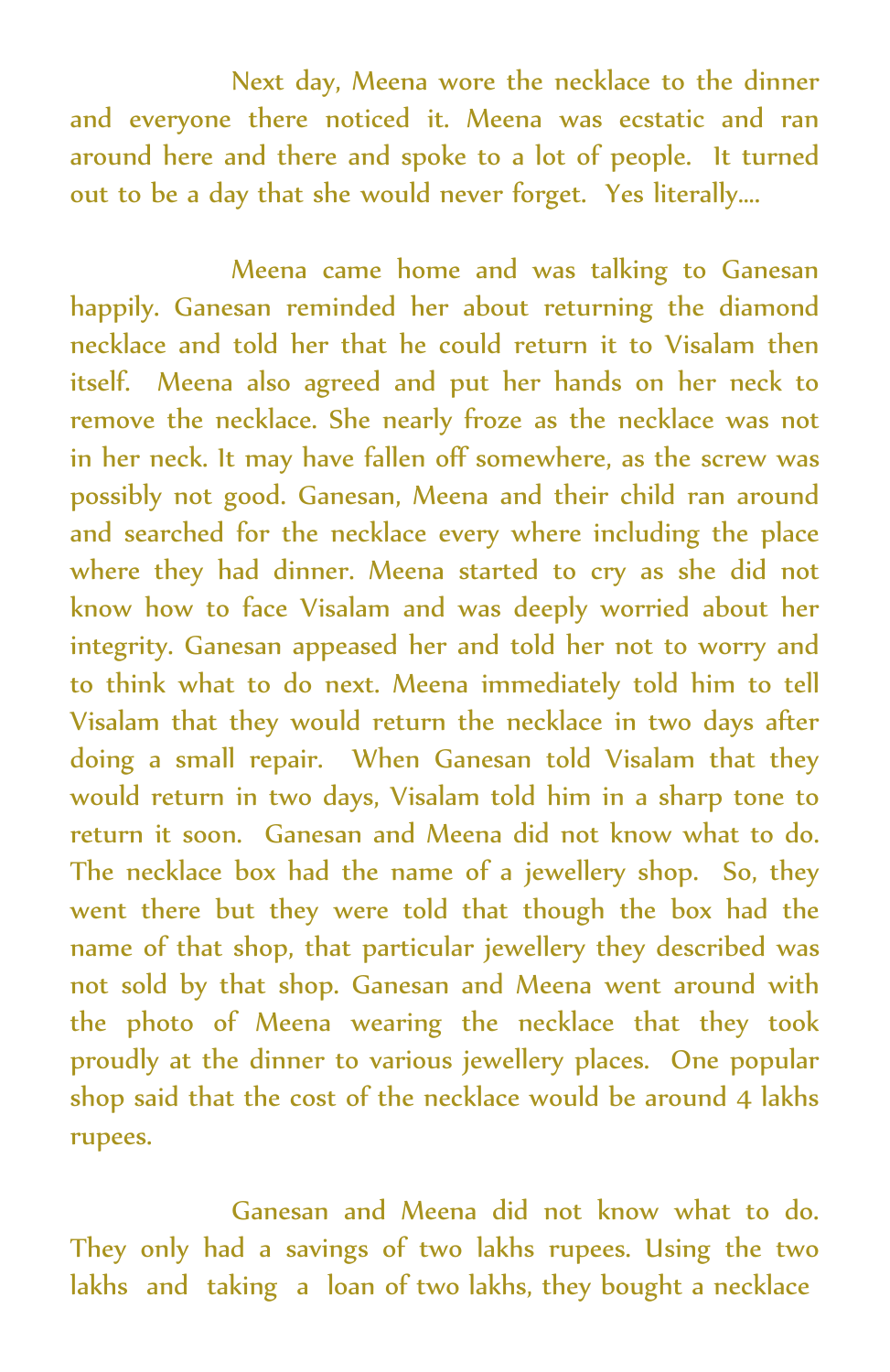and returned it to Visalam. Both of them last the glow in their eyes and became very weak. The sudden financial loss affected them deeply and they felt depressed and sold their house. They lived in an even more modest house and worked day and night for ten years and made up the loss. After ten years, one day, Meena saw Visalam near the place where they had the dinner. Visalam was looking good.

Meena wished Visalam but she could not recognise Meena. Visalam asked her, 'how did you know by name?'. Meena said who she was and Visalam said, 'oh yes. But you have changed so much. You appear older and weak and sad now. What happened to you? Are you not well'. Meena then told Visalam that in a way it was all due to her.

Visalam was surprised at what Meena said. Meena said, 'you gave me a diamond necklace, remember. I had lost it. The cost was nearly 4 lakhs?'. Visalam said 'but you returned it to me though'. Meena said, 'No Visalam. I lost it. So I bought you a new necklace and it cost us 4 lakh rupees'. Visalam had tears in her eyes and hugged Meena. Meena was perplexed and asked her why she was hugging her. Visalam replied, 'the necklace I gave you was not a diamond necklace. It was only an imitation necklace. It would have been maximum 4000 rupees only. But you spent 4 lakhs rupees and bought me a new necklace?'. Meena did not know what to say. Ganesan thought, 'we should not change ourselves even if our life changes. For one day dinner, for show off, what we did brought us to this state'. Visalam took Meena's hand and said, 'Come Meena. Let us eat something' and took her away.

The ten years of their life still was lost, is it not?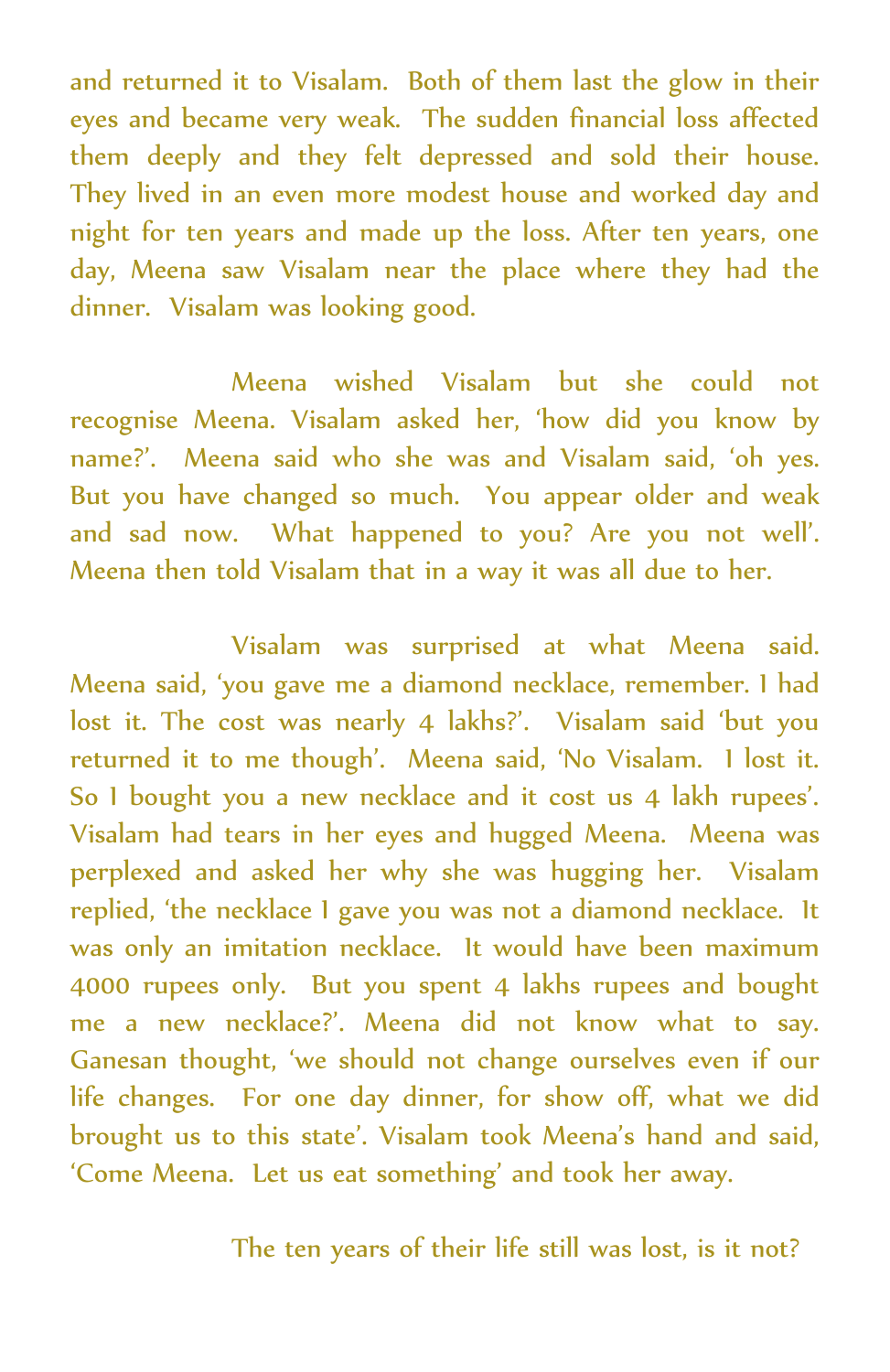# Sanskrit Word Of The Month



### Sri Vishnupriya

The Tamil month of 'Ashwina' or 'Ayppasi' is also known as 'Thula'. It is so called because during this month,the sun is present in the Zodiac sign of 'Thula' (Libra).

The Sanskrit meaning of Thula is 'weighing scale'. The word तोलनं means to weigh and see.

### सत्यलोके तुलां बदध्वा अतोलयत साघनानी अजः

The above verse is from Srimad Bhagavatha Mahatmyam (Padma Puran).Once Lord Brahma kept Srimad Bhagavatam on one side of a weighing scale and many other things on the other side. But the side on which Srimad Bhagavatam was kept remained down .This brought out the unparalleled and greatness of Srimad Bhagavatam.

The word Thula used in 'Thulabharam' ritual carried out in temples also refers to this particular meaning of the word. (i.e. weigh). In this ritual, offerings like fruits, rice, sugar etc. are weighed to equal the body weight of the devotee, usually indicates offering oneself to GOD. Normally this is done for children.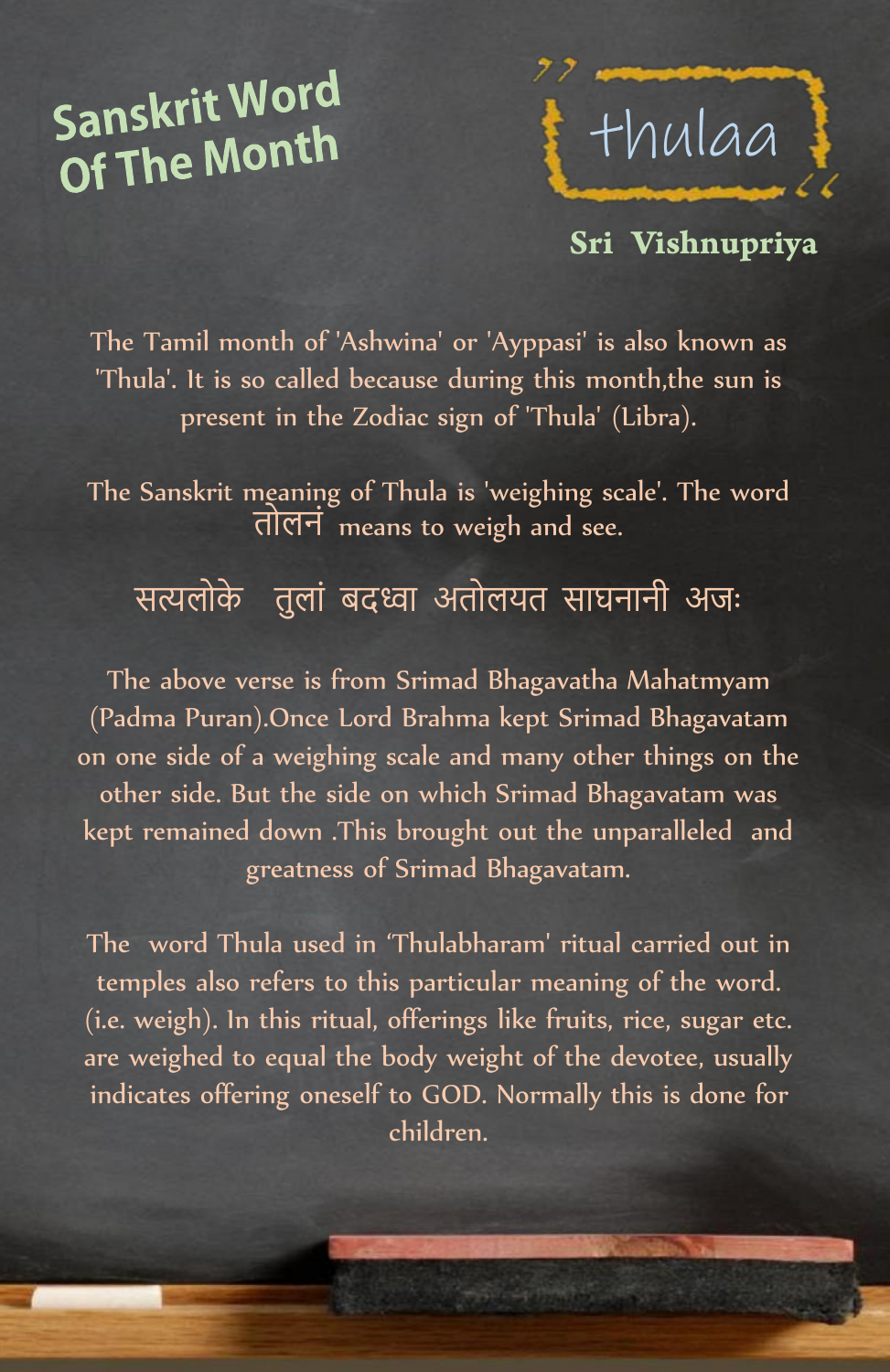'Thula' also means 'Equal'. In Tamil also we use the word 'Thulyam' In Srimad Bhagavatam, Saunaka and other Rishis address Suta Pauranika:

### तुलयाम लवनापा न स्वगं नापुनरभव भागवत संघीसंघड़य मरतयानाम चकमुताशीष

Which means we do not consider Heaven or even attaining moksha equal to the company of Sadhus. Infact heaven and moksha do not even measure the size of a sesame seeds.

The same thought is echoed by Lord Shiva in 'Rudra Geeta ' of Srimad Bhagavatam'.

### क्षणाद्धं नापि तूलयं न् स्वगं नपुनभावम। भगवंत संघासगस्य मथयानां किमुताशीष।।

Which means even a momentary association with a Sadhu is more valuable than heaven or moksha.

Just as 'Thula' means equal, 'Athula' means unequal. In Srimad Bhagavatam, while describing the king Ambarish:

### अम्बरीषो महाभागः सप्तद्वीपवतीम महीम। अव्ययायं च श्रियं लब्ध्वा विभवं चतुलं भुवि।।

Ambarish,the emperor of seven lokas had unimaginable and unparalleled wealth, says Sri Suka. Similarly in Nala kubara Stuthi, they praise Krishna:

### तैस्तेशतुल्यचतषायै: चवयधदेचहश्वसङ्गते:

'There is no one equal to you or more than you in your glory and deeds'. To emphasise this, they use the word Atulya + Athishaya. Thus the word Tula has so many meanings."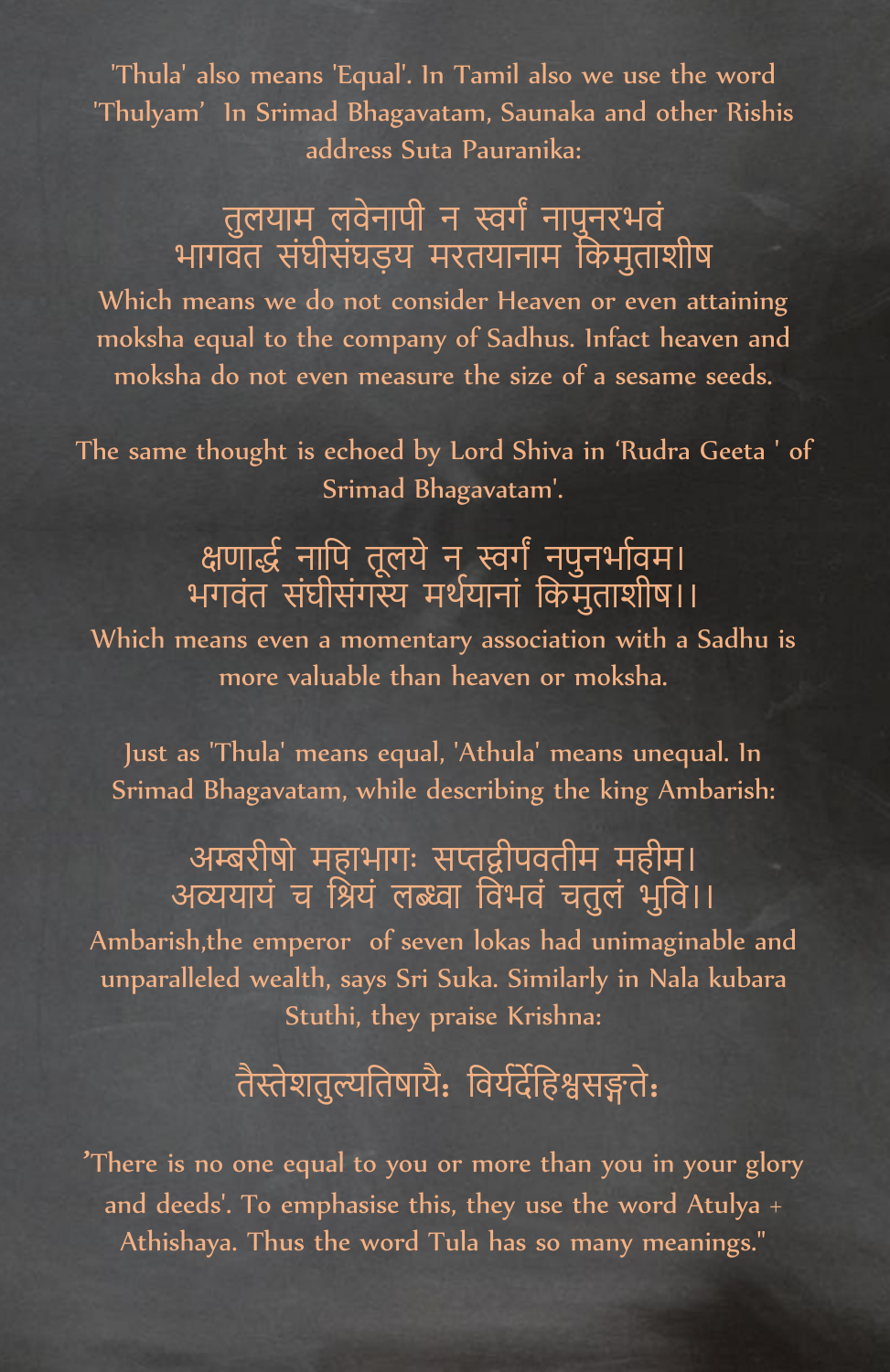- Published with permission from S.Srinivasan, Publisher of the Tamil monthly, on behalf of Guruji Sri Muralidhara Swamigal Mission
- Copyright of articles published by Madhuramurali is reserved. No part of this magazine may be reproduced, reprinted or utilised in any form without permission in writing from the editors.

**Copyright & Terms**

**Copyright & Terms** 

Views expressed in articles are those of the respective authors and do not reflect the views of the magazine.

#### **Translation Team**

Smt Nirmala Giri Smt Latha Kumanan Smt Jeyashree Ramakrishnan Smt Jayanthi Sundararaman Smt Sujatha Manikandan Smt Ramya Balaji Smt Nisha Giri Smt Sujatha Natarajan Smt Sharadha Srinivasan

### **To convey your prayers to Sri Sri Swamiji, mail to**

Dr A Bhagyanathan, Personal Secretary to HH Sri Sri Muralidhara Swamiji Plot No 11, Door No 4/11, Nethaji Nagar Main Road, Jafferkhanpet, Chennai - 600083 Tel: +91-44-24895875 Email: contact@namadwaar.org